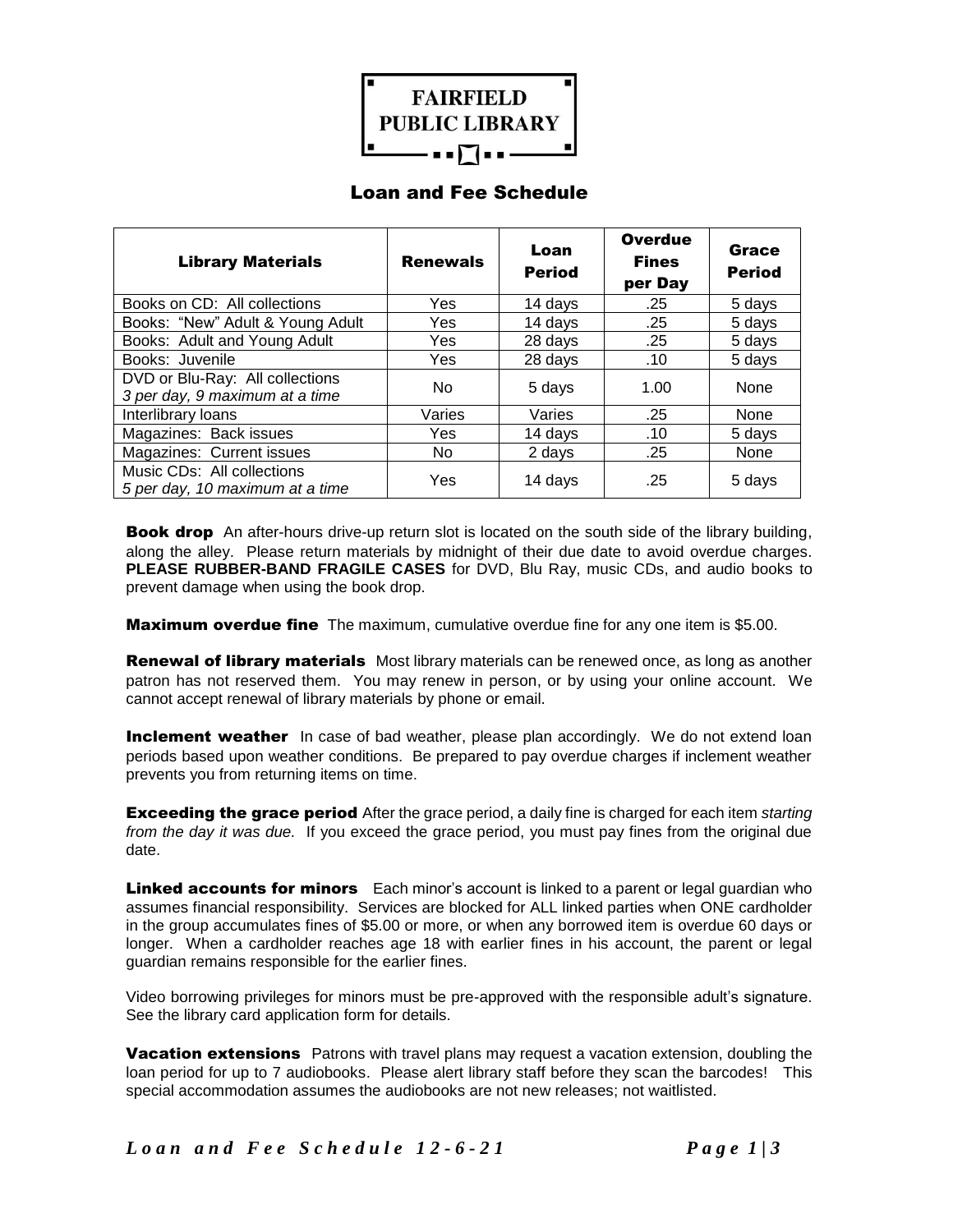| <b>Equipment Loans</b>                                      | <b>Renewals</b> | Loan<br><b>Period</b>                           | <b>Deposit</b>           |
|-------------------------------------------------------------|-----------------|-------------------------------------------------|--------------------------|
| 16mm Projector with reel                                    | Yes             | 3 days                                          | \$20.00                  |
| Amplifier                                                   | Yes             | 3 days                                          | \$20.00                  |
| Beseler artist's opaque projector                           | Yes             | 3 days                                          | \$20.00                  |
| Blu Ray/DVD player                                          | Yes             | 3 days                                          | \$20.00                  |
| Cassette player-recorder                                    | Yes             | 14 days                                         | \$20.00                  |
| Digital camera                                              | Yes             | 14 days                                         | \$20.00                  |
| DLP projector                                               | <b>No</b>       | 3 days                                          | \$250.00                 |
| Easel                                                       | Yes             | 3 days                                          | \$20.00                  |
| Laptop, Dell Rugged                                         | <b>No</b>       | 3 days per<br>household, with<br>4 days between | \$150.00                 |
| Microphone, hand held                                       | Yes             | 3 days                                          | \$20.00                  |
| Microphone stand                                            | Yes             | 3 days                                          | \$20.00                  |
| Overhead transparency projector,<br>portable                | Yes             | 3 days                                          | \$20.00                  |
| Overhead transparency projector, for use<br>in library only | Yes             | 3 days                                          | \$20.00                  |
| Portable mic system                                         | Yes             | 3 days                                          | \$20.00                  |
| Portable PA system                                          | Yes             | 3 days                                          | \$20.00                  |
| Projector screen                                            | N <sub>o</sub>  | 3 days                                          | \$20.00                  |
| Record player turntable                                     | Yes             | 3 days                                          | \$20.00                  |
| Slide projector w/extra carousel                            | Yes             | 3 days                                          | \$20.00                  |
| Telesensory reader-magnifier                                | Yes             | 14 days                                         | \$250.00                 |
| Typewriter, portable (in-house use only)                    | No              | 1 day                                           | N/A                      |
| <b>VHS player</b>                                           | Yes             | 3 days                                          | \$20.00                  |
| VIP Master Lens for crafts and reading                      | Yes             | 3 days                                          | \$20.00                  |
| Video camera from FF Media Center                           | No              | 3 days                                          | \$250.00<br>Check to FMC |
| Video tripod from FF Media Center                           | <b>No</b>       | 3 days                                          | \$85.00<br>Check to FMC  |

## Overdue fines for AV equipment

Late returns incur fines of \$2.00 per hour, or a maximum of \$10.00 per day.

#### Renewal of borrowed equipment

Most equipment can be renewed for one additional loan period, as long as another patron has not reserved the item during that loan period. Exceptions are noted above. Renewals can be accomplished in person or by phone. We cannot accept equipment renewals by email.

#### Parts inventory

Equipment with multiple loose parts (such as DLP projectors) come with inventory sheets. A Library employee will take inventory at checkout, and again upon return.

#### Liability

The person who signs the Equipment Loan form is financially responsible for borrowed equipment that becomes damaged, lost, stolen; or that is missing parts when returned.

## **Tutorials**

First-time users of a DLP projector are required to take a brief tutorial prior to checkout. The responsible party who signed the equipment loan form must attend.

*L o a n a n d F e e S c h e d u l e 1 2 - 6 - 2 1 P a g e 2 | 3*